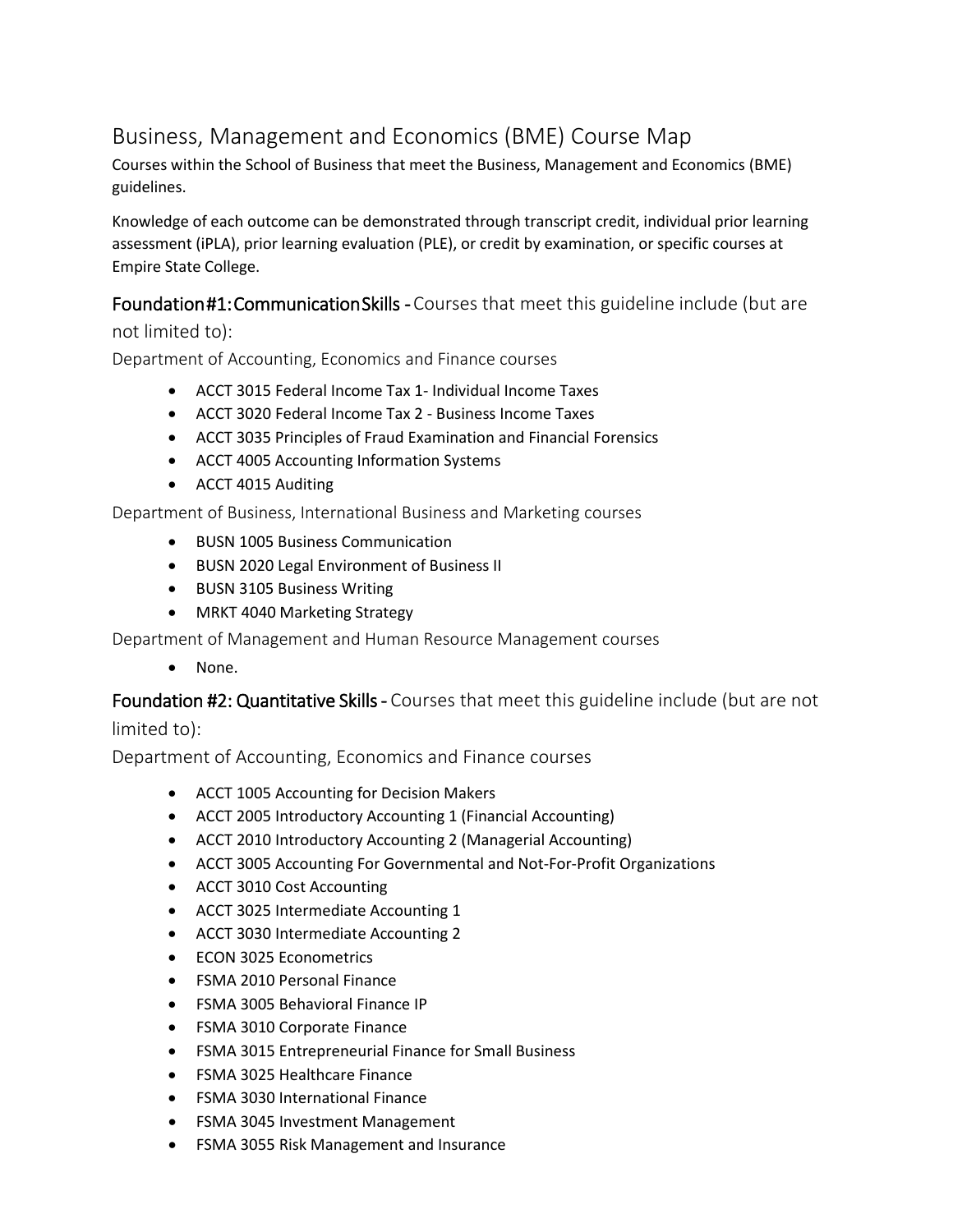- FSMA 4005 Financial Markets and Institutions
- FSMA 4010 Security Analysis and Portfolio Management

Department of Business, International Business and Marketing courses

- BUSN 2010 Business Statistics
- BUSN 3127 Business Analytics

Department of Management and Human Resource Management courses

- MGMT 3030 Logistics Management
- MGMT 3050 Operations Management
- MGMT 3075 Supply Chain Management
- MGMT 3080 Supply Chain Management in the Global Context
- MGMT 4020 Managing the Service Sector Operation
- MGMT 4025 Manufacturing Management
- MGMT 4030 Project Management

Foundation #3: Information Management - Courses that meet this guideline include (but are not limited to):

Department of Accounting, Economics and Finance courses

• ACCT 4005 Accounting Information Systems

Department of Business, International Business and Marketing courses

- BUSN 2015 Computer Applications in Business, Management and Economics
- BUSN 3122 Management Information Systems

Department of Management and Human Resource Management courses

- MGMT 3050 Operations Management
- HRMS 3020 Human Resource Information Systems

Foundation #4: Economics - Courses that meet this guideline include (but are not limited to):

Department of Accounting, Economics and Finance courses

- ECON 3025 Econometrics
- ECON 2005 Introductory Economics: Micro and Macro 4
- ECON 2010 Introductory Economics: Micro and Macro 6
- ECON 2015 Macroeconomics
- ECON 2020 Microeconomics
- ECON 3005 Applied Microeconomics
- ECON 3010 Behavioral Economics
- ECON 3015 Behavioral Economics & Finance IP
- ECON 3035 Economics of Crime
- ECON 3040 Economics of Gender, Work and Family
- ECON 3045 Economics of Labor Market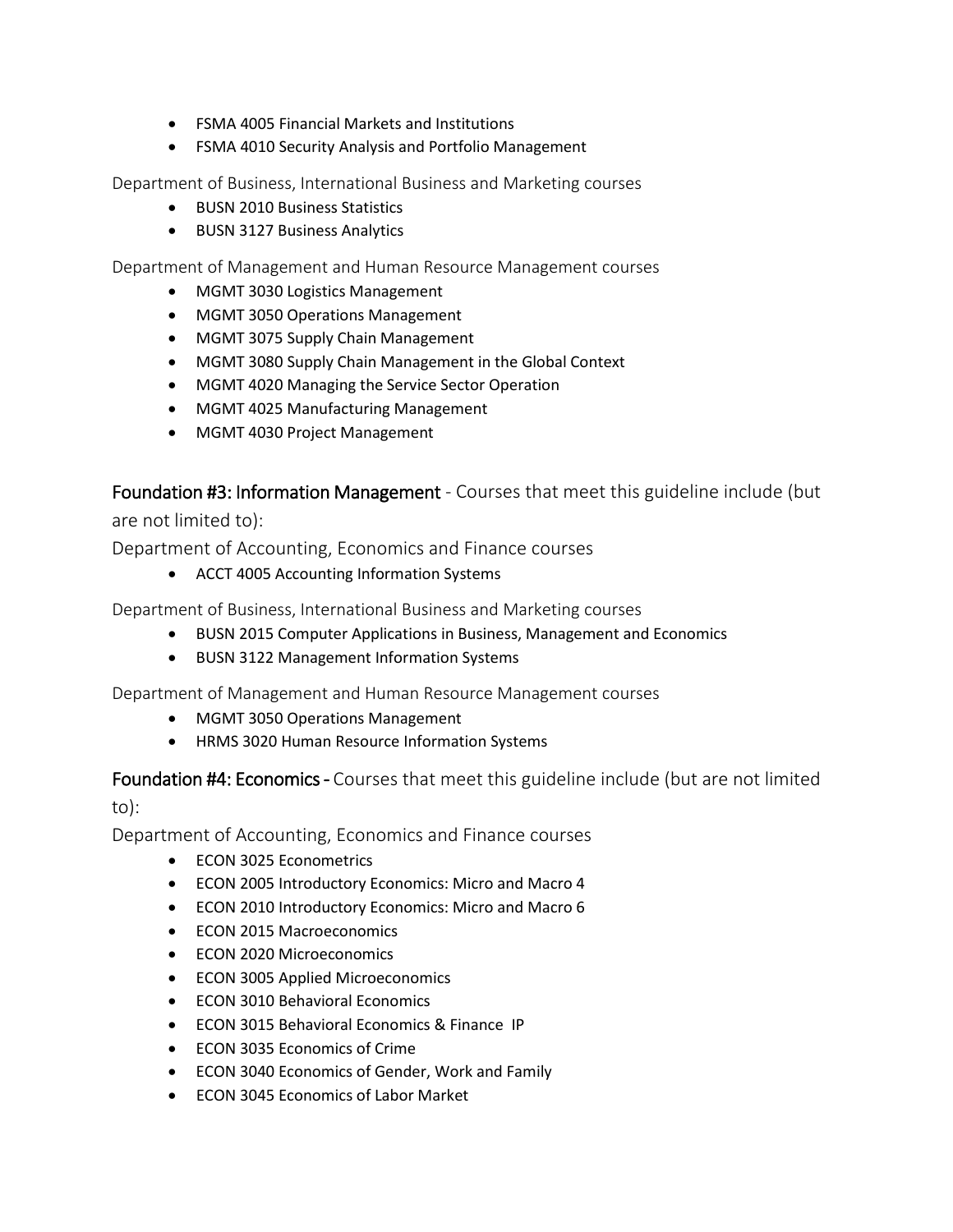- ECON 3050 Environmental Economics and Policy
- ECON 3055 Healthcare Economics
- ECON 3065 Industrial Economics IP
- ECON 3070 Industrial Organization
- ECON 3075 Intermediate Macroeconomics
- ECON 3080 Intermediate Microeconomics
- ECON 3085 International Economics
- ECON 3090 International Political Economy
- ECON 3095 International Trade & Finance IP
- ECON 3100 Public Finance
- ECON 3105 Public Finance & Economics IP
- ECON 3122 Money and Banking
- ECON 3125 New Perspectives in Economics IP
- ECON 3130 Topics in Contemporary Business & Economic Issues IP

Department of Business, International Business and Marketing courses

• None.

Department of Management and Human Resource Management courses

• None.

#### Foundation #5: Ethics and Social Responsibility - Courses that meet this guideline include

(but are not limited to):

Department of Accounting, Economics and Finance courses

- ACCT 3035 Principles of Fraud Examination and Financial Forensics
- ACCT 4015 Auditing
- FSMA 3020 Finance, Society & Ethics IP

Department of Business, International Business and Marketing courses

- BUSN 3010 Business Ethics
- BUSN 3055 Ethics and the Ecology of Business
- MRKT 4030 Marketing Ethics

Department of Management and Human Resource Management courses

- MGMT 3015 Ethics for a Global Economy
- MGMT 3040 Managing Sustainable Organizations
- MGMT 3073 Current Issues in Healthcare Management

#### Foundation #6: Understanding People in Organizational Context - Courses that meet

this guideline include (but are not limited to):

Department of Accounting, Economics and Finance courses

• None.

Department of Business, International Business and Marketing courses

• None.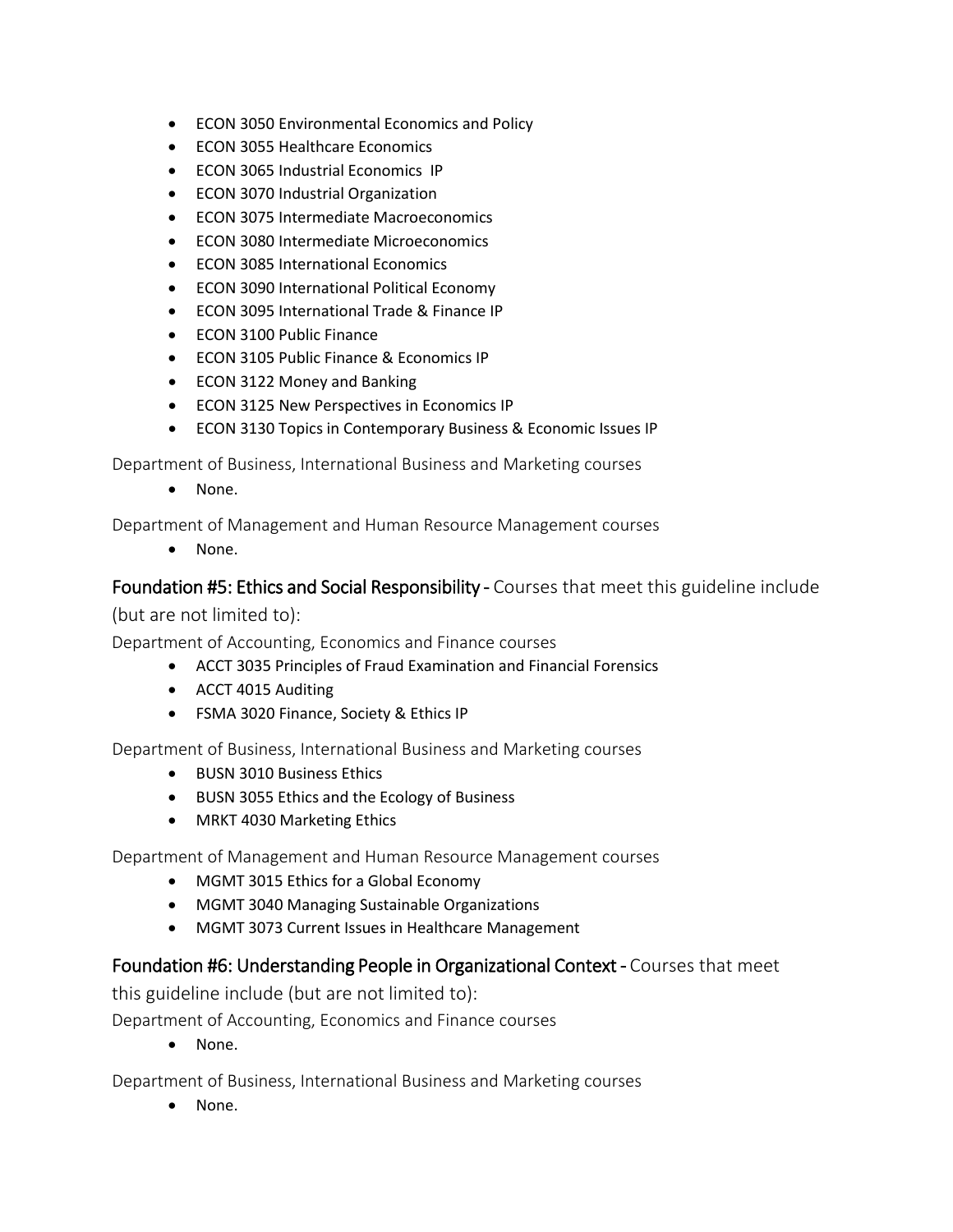Department of Management and Human Resource Management courses

- MGMT 3025 Leadership
- MGMT 3060 Organizational Behavior
- MGMT 3090 Women in Management
- MGMT 4005 Change Management
- HRMS 3015 Human Resource Management
- HRMS 3030 Labor Management Relations for Business
- HRMS 3035 LGBT Workplace Issues
- HRMS 4015 Organization Development & Change

### Foundation #7: Understanding Organizations in a Broader Context - Courses that meet

this guideline include (but are not limited to):

Department of Accounting, Economics and Finance courses

- ECON 3085 International Economics
- ECON 3090 International Political Economy
- ECON 3095 International Trade & Finance IP
- ECON 3122 Money and Banking
- FSMA 3015 Entrepreneurial Finance for Small Business
- FSMA 3030 International Finance
- ACCT 4010 Advanced Accounting
- ECON 3020 Ecological Economics
- ECON 3030 Economic Policies of the European Union IP
- ECON 3110 Social & Economic Contexts of Globalization IP
- ECON 3115 The Global Financial Crisis & the Great Recession IP
- ECON 3120 Economic Policies of the European Union IP

Department of Business, International Business and Marketing courses

- BUSN 3040 Electronic Commerce (E-Commerce)
- BUSN 4030 International Business
- BUSN 4035 International Business Law
- MRKT 4025 International Marketing

Department of Management and Human Resource Management courses

- MGMT 3080 Supply Chain Management in the Global Context
- MGMT 3010 Cross Cultural Management
- MGMT 3020 International Cross Cultural Management
- MGMT 4035 Strategic Management
- HRMS 3010 Diversity in the Workplace
- HRMS 3025 International Human Resource Management
- HRMS 4020 Strategic Human Resource Management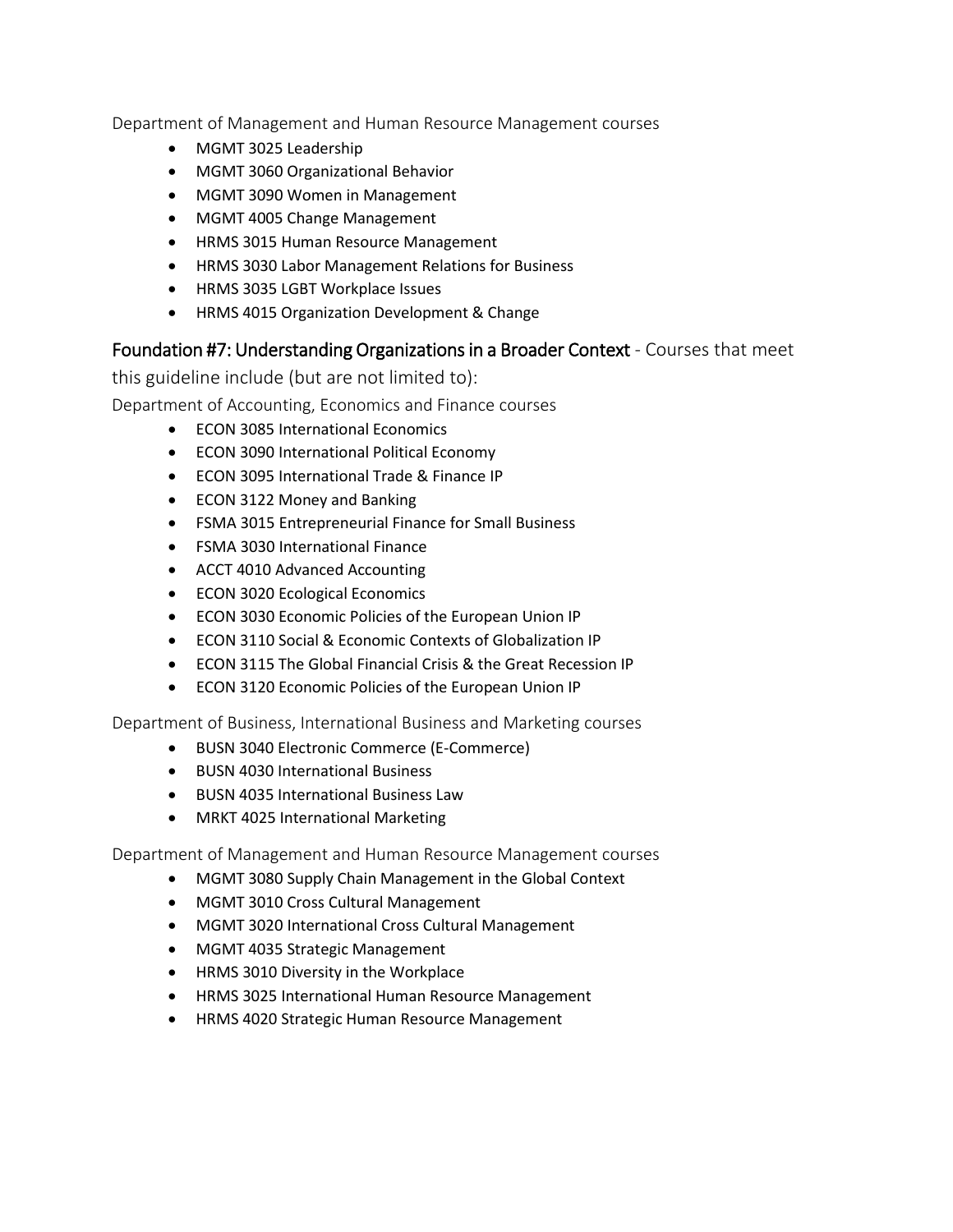Department of Accounting, Economics and Finance courses - Liberal:

- ECON 3085 International Economics
- ECON 3090 International Political Economy
- ECON 3095 International Trade & Finance IP
- ECON 3122 Money and Banking
- ECON 3020 Ecological Economics
- ECON 3030 Economic Policies of the European Union IP
- ECON 3110 Social & Economic Contexts of Globalization IP
- ECON 3115 The Global Financial Crisis & the Great Recession IP
- ECON 3120 Economic Policies of the European Union IP
- FSMA 3020 Finance, Society & Ethics IP
- ECON 3025 Econometrics
- ECON 2005 Introductory Economics: Micro and Macro 4
- ECON 2010 Introductory Economics: Micro and Macro 6
- ECON 2015 Macroeconomics
- ECON 2020 Microeconomics
- ECON 3010 Behavioral Economics
- ECON 3015 Behavioral Economics & Finance IP
- ECON 3035 Economics of Crime
- ECON 3040 Economics of Gender, Work and Family
- ECON 3045 Economics of Labor Market
- ECON 3050 Environmental Economics and Policy
- ECON 3055 Healthcare Economics
- ECON 3065 Industrial Economics IP
- ECON 3070 Industrial Organization
- ECON 3075 Intermediate Macroeconomics
- ECON 3080 Intermediate Microeconomics
- ECON 3100 Public Finance
- ECON 3105 Public Finance & Economics IP
- ECON 3125 New Perspectives in Economics IP
- ECON 3130 Topics in Contemporary Business & Economic Issues IP
- FSMA 3005 Behavioral Finance IP
- ECON 2025 Contemporary Issues in Economics
- ECON 3000 Alternative Economic Theories
- ECON 3060 History of Economic Thought
- FSMA 2005 Introduction to Finance

Department of Accounting, Economics and Finance courses - SUNY Gen. Eds:

- ECON 3122 Money and Banking
- ECON 3020 Ecological Economics
- ECON 3025 Econometrics
- ECON 2005 Introductory Economics: Micro and Macro 4
- ECON 2010 Introductory Economics: Micro and Macro 6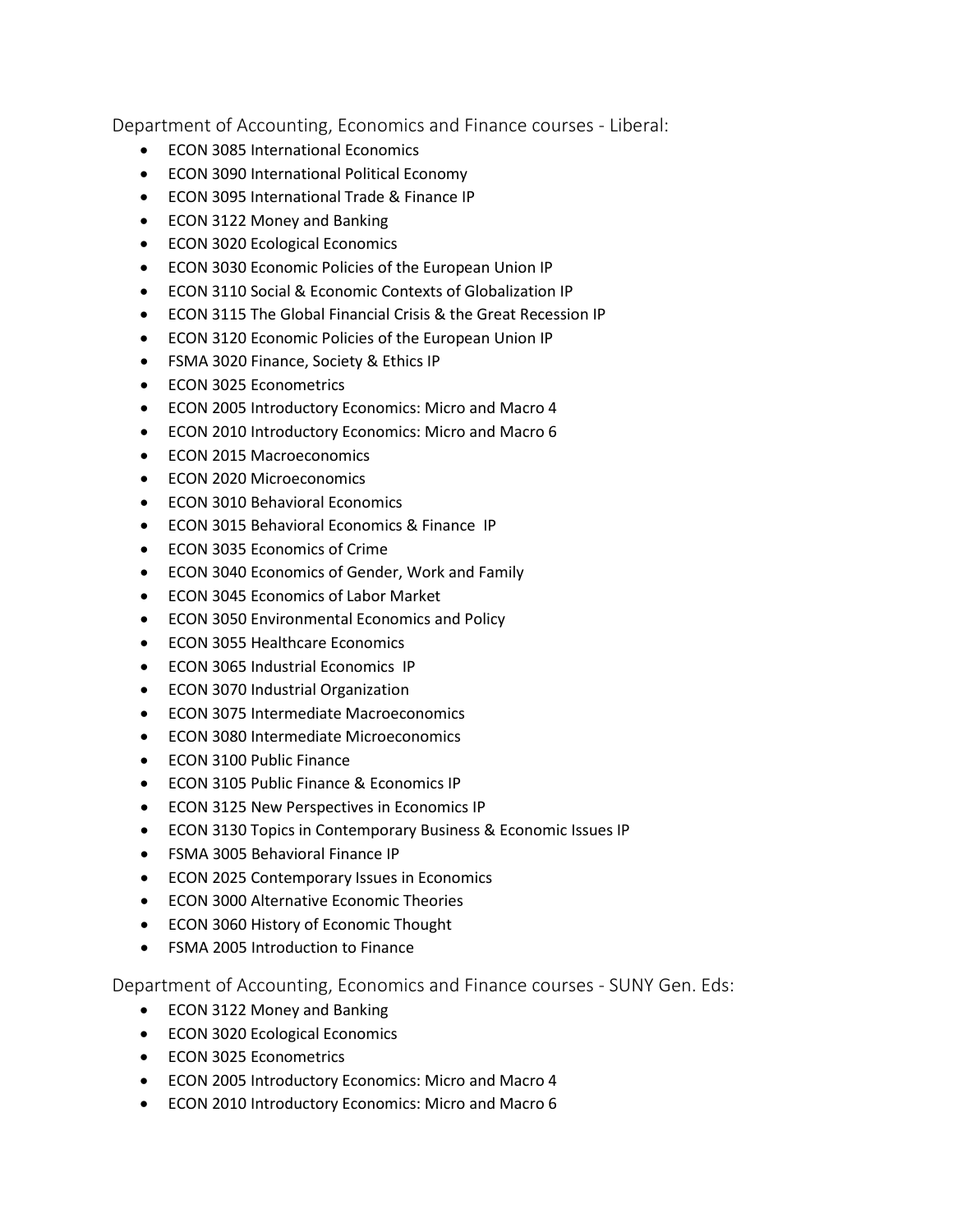- ECON 2015 Macroeconomics
- ECON 2020 Microeconomics
- ECON 3050 Environmental Economics and Policy
- ECON 3055 Healthcare Economics
- ECON 3075 Intermediate Macroeconomics
- ECON 3080 Intermediate Microeconomics
- ECON 2025 Contemporary Issues in Economics

Department of Accounting, Economics and Finance courses - Applied Learning:

- ECON 3030 Economic Policies of the European Union IP
- ECON 3045 Economics of Labor Market
- ECON 3005 Applied Microeconomics
- ACCT 4005 Accounting Information Systems
- ACCT 3015 Federal Income Tax 1- Individual Income Taxes
- ACCT 3020 Federal Income Tax 2 Business Income Taxes

Department of Business, International Business and Marketing courses -- Liberal:

- BUSN 3080 Legal Issues in Business Environments
- BUSN 4035 International Business Law
- MRKT 4025 International Marketing
- BUSN 3010 Business Ethics
- BUSN 3055 Ethics and the Ecology of Business
- MRKT 4030 Marketing Ethics
- BUSN 2010 Business Statistics
- BUSN 3105 Business Writing
- BUSN 3005 Business Enterprise in American History
- BUSN 3015 Business Research Methods
- BUSN 3025 Business, Government, & Society
- BUSN 3065 History & Trends in Philanthropy
- BUSN 3090 The History and Evolution of American Business
- BUSN 3100 The Third Sector
- MRKT 3010 Consumer Behavior
- MRKT 4050 Career Self-Management & Self Marketing

Department of Business, International Business and Marketing courses - SUNY Gen. Eds:

- BUSN 2010 Business Statistics GE02
- BUSN 3010 Business Ethics GE07
- BUSN 3055 Ethics and the Ecology of Business GE07
- BUSN 3105 Business Writing Not GE01
- BUSN 1005 Business Communication Not GE01
- BUSN 3127 Business Analytics Not GE02

Department of Management and Human Resource Management courses - Liberal:

• HRMS 3010 Diversity in the Workplace